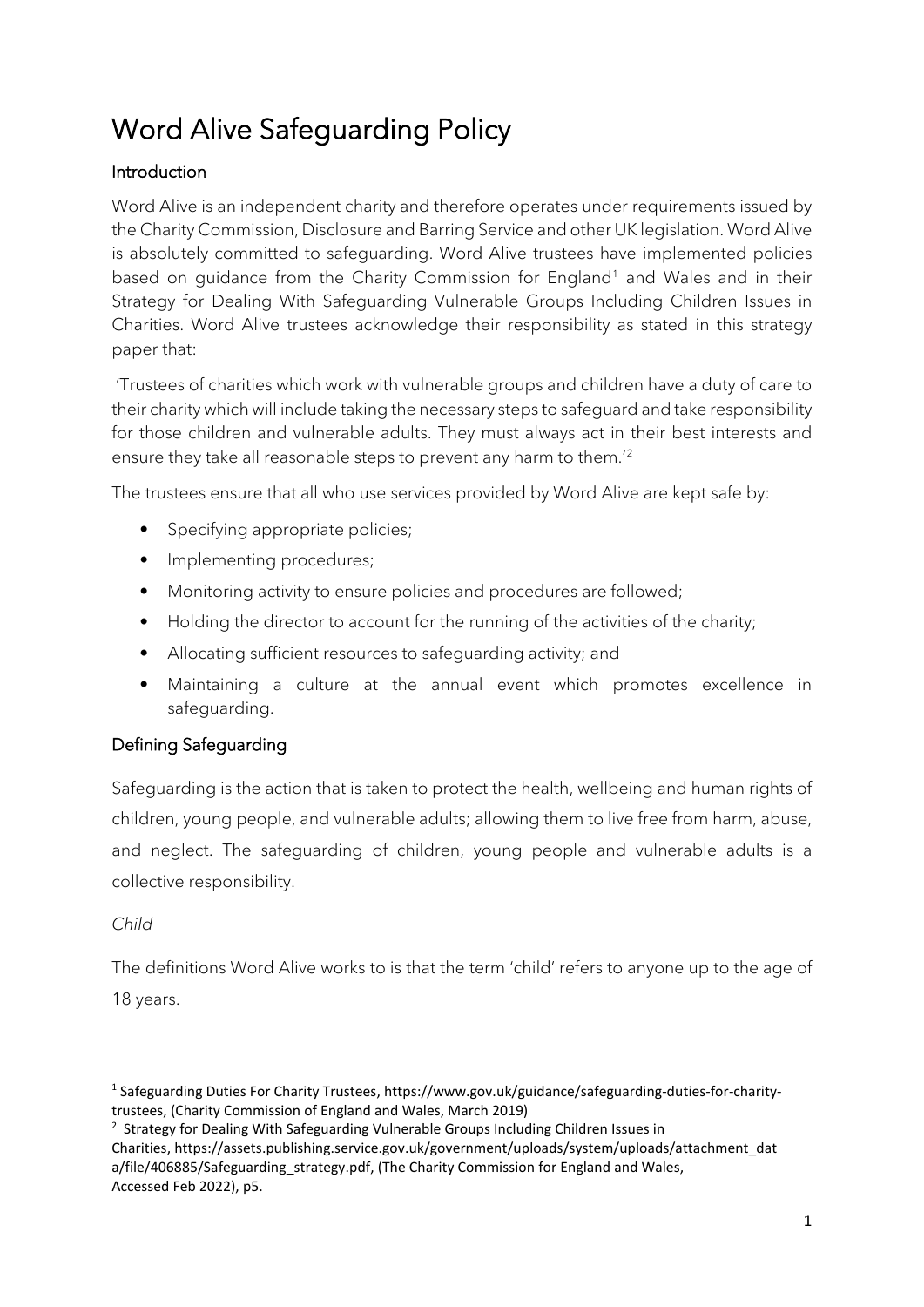Safeguarding a child is defined in Working Together to Safeguard Children 2018<sup>[3](#page-1-0)</sup> as:

- Protecting children from maltreatment;
- Preventing impairment of children's health and development;
- Ensuring that children grow up in circumstances consistent with the provision of safe and effective care; and
- Taking action to enable all children to have the best outcomes.

# *Vulnerable Adult*

A vulnerable adult is someone aged 18 or above who may need community care services for reasons like mental health issues, disability, age, or illness. They may not be able to take care of themselves or protect themselves from harm or exploitation.

Safeguarding a vulnerable adult means making sure their lives are free from neglect and abuse, encouraging or helping them make decisions about their own lives and care, and creating a risk-free environment.

Word Alive is committed to the highest standards of care for children, youth, and vulnerable adults.

# Types of Abuse and Prevention of Abuse at Word Alive

Everyone has a responsibility to identify and prevent abuse. Abuse may be found in many forms, physical, sexual, mental, financial, emotional or discriminatory, and more than one type of abuse may be present in any incident.

| Abuse type | Definition                                                                                                                                    | Prevention                                                                                                                                                                                                                                                                                                                     | Possible signs/indicators of                            |
|------------|-----------------------------------------------------------------------------------------------------------------------------------------------|--------------------------------------------------------------------------------------------------------------------------------------------------------------------------------------------------------------------------------------------------------------------------------------------------------------------------------|---------------------------------------------------------|
|            |                                                                                                                                               |                                                                                                                                                                                                                                                                                                                                | abuse                                                   |
| Physical   | Where actual or<br>attempted physical<br>harm is done to a child<br>or vulnerable adult, or<br>knowingly not<br>prevented from being<br>done. | The level of physical<br>contact must be<br>appropriate to the needs<br>and age of the Word Alive<br>Event attendees. As far as<br>possible everything needs<br>to be done in public.<br>Touch should generally be<br>initiated by the Word Alive<br>Event attendees and not<br>the Word Alive team<br>member or staff member. | Injuries that are unexplained,<br>unusual or untreated. |

<span id="page-1-0"></span><sup>&</sup>lt;sup>3</sup> Working Together to Safeguard Children,

https://assets.publishing.service.gov.uk/government/uploads/system/uploads/attachment\_dat

a/file/779401/Working\_Together\_to\_Safeguard-Children.pdf, (UK Government, Accessed Feb 2022), p6.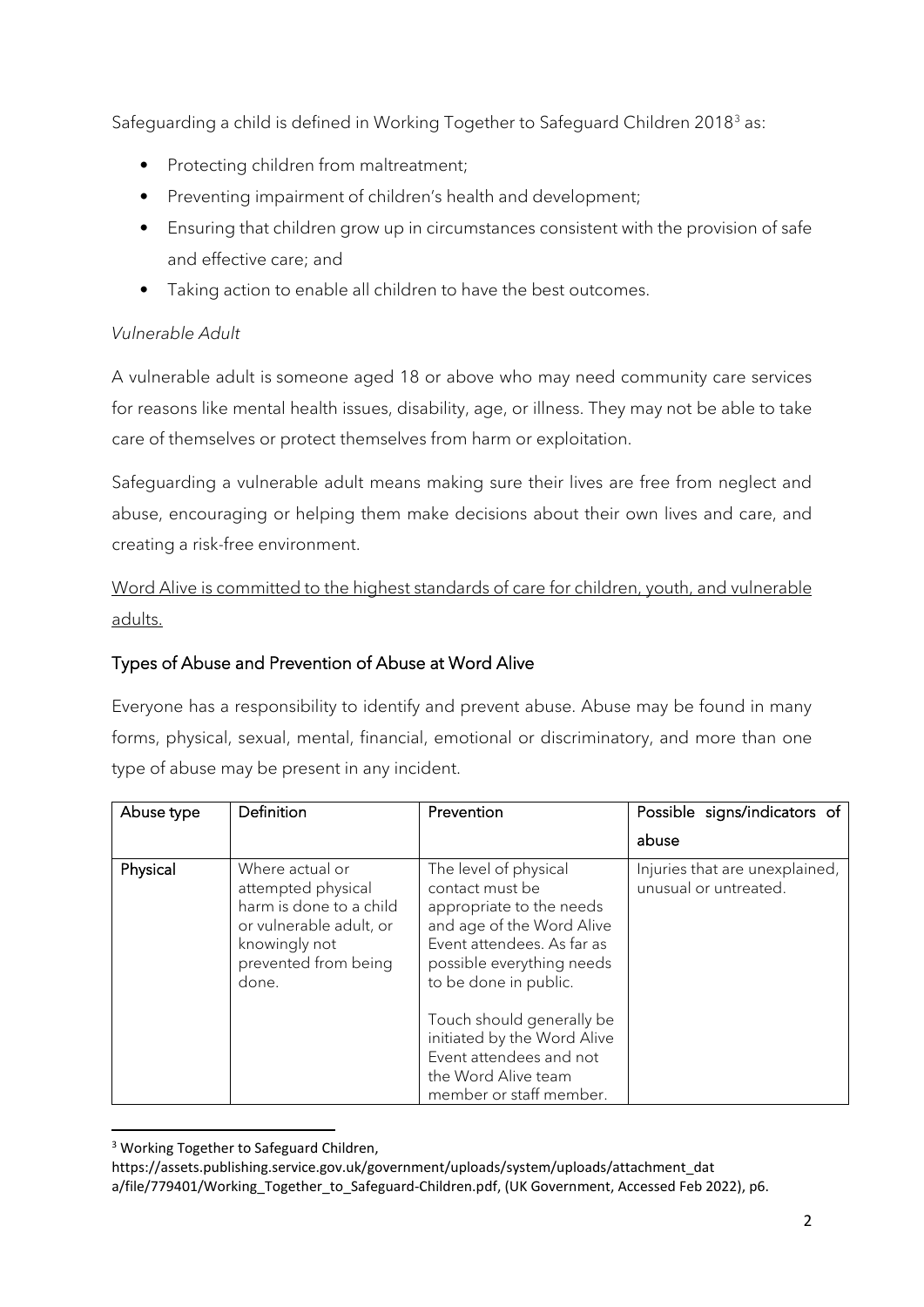|           |                                                                                                                                                                                                                                                                                                                                                                                                                                                                                                                                                                                                                                                                                                                                                                                                                                                                                                                | Team members and staff<br>may use reasonable force<br>to restrain a Word Alive<br>Event attendee, either to<br>protect them from<br>themselves or to protect                                                                                                                                                                                                                                                                                                                                                                                                                                                                                                                                                                                                                                                                                                                                                                  |                                                                                                                                                                                                              |
|-----------|----------------------------------------------------------------------------------------------------------------------------------------------------------------------------------------------------------------------------------------------------------------------------------------------------------------------------------------------------------------------------------------------------------------------------------------------------------------------------------------------------------------------------------------------------------------------------------------------------------------------------------------------------------------------------------------------------------------------------------------------------------------------------------------------------------------------------------------------------------------------------------------------------------------|-------------------------------------------------------------------------------------------------------------------------------------------------------------------------------------------------------------------------------------------------------------------------------------------------------------------------------------------------------------------------------------------------------------------------------------------------------------------------------------------------------------------------------------------------------------------------------------------------------------------------------------------------------------------------------------------------------------------------------------------------------------------------------------------------------------------------------------------------------------------------------------------------------------------------------|--------------------------------------------------------------------------------------------------------------------------------------------------------------------------------------------------------------|
|           |                                                                                                                                                                                                                                                                                                                                                                                                                                                                                                                                                                                                                                                                                                                                                                                                                                                                                                                | other Word Alive Event<br>attendees from harm.                                                                                                                                                                                                                                                                                                                                                                                                                                                                                                                                                                                                                                                                                                                                                                                                                                                                                |                                                                                                                                                                                                              |
|           |                                                                                                                                                                                                                                                                                                                                                                                                                                                                                                                                                                                                                                                                                                                                                                                                                                                                                                                | Play fighting between team<br>members/staff and Word<br>Alive Event attendees<br>should be avoided.                                                                                                                                                                                                                                                                                                                                                                                                                                                                                                                                                                                                                                                                                                                                                                                                                           |                                                                                                                                                                                                              |
| Sexual    | Involves forcing or<br>enticing a child or<br>vulnerable adult to take<br>part in sexual activities,<br>whether or not the<br>child/vulnerable adult is<br>aware of what is<br>happening, has initiated<br>the act or given consent.<br>The activities may<br>involve physical contact,<br>non-penetrative acts<br>and may also include<br>non-contact activities,<br>such as looking at, or in<br>the production of sexual<br>images, or sexualised<br>messaging, or<br>grooming a child.<br>Sexual abuse is not<br>solely perpetrated by<br>adult males. Women<br>can also commit acts of<br>sexual abuse, as can<br>other children.<br>Child sexual exploitation<br>is a form of child sexual<br>abuse. It occurs where<br>an individual or group<br>takes advantage of an<br>imbalance of power to<br>coerce, manipulate, or<br>deceive a child under<br>the age of 18 into sexual<br>activity (as defined | The Bible is clear that all<br>leaders work within a<br>relationship of trust. All<br>should strive to give true<br>dignity and respect to<br>Word Alive Event<br>attendees, protecting<br>them from any forms of<br>sexual embarrassment.<br>Great care should be taken<br>to safeguard the privacy of<br>Word Alive Event<br>attendees.<br>Avoidance of sexual<br>embarrassment should<br>include the avoidance of<br>innuendo and include<br>wearing modest<br>clothing. Sexualised<br>behaviour which can be<br>misconstrued should be<br>avoided. Such behaviour is<br>unhelpful for children and<br>may place team<br>members/staff at risk.<br>Any sexual act (as defined)<br>is deemed to be abusive<br>and must be avoided. Any<br>allegation of abusive<br>behaviour will result in<br>suspension during the<br>investigation. If the<br>allegation is proven true<br>the Word Alive team<br>member or staff member | Excessive, inappropriate<br>preoccupation with sexual<br>matters or detailed<br>knowledge of adult sexual<br>behaviour, evident in<br>words, play or drawings.<br>Being sexually provocative<br>with adults. |
|           | above)                                                                                                                                                                                                                                                                                                                                                                                                                                                                                                                                                                                                                                                                                                                                                                                                                                                                                                         | will be removed from the<br>site.                                                                                                                                                                                                                                                                                                                                                                                                                                                                                                                                                                                                                                                                                                                                                                                                                                                                                             |                                                                                                                                                                                                              |
| Emotional | Where emotional ill<br>treatment of a child may<br>have an adverse effect<br>on the child's emotional<br>development.                                                                                                                                                                                                                                                                                                                                                                                                                                                                                                                                                                                                                                                                                                                                                                                          | Team members and staff<br>should value all Word Alive<br>Event attendees as God<br>values life. All<br>should strive to give true                                                                                                                                                                                                                                                                                                                                                                                                                                                                                                                                                                                                                                                                                                                                                                                             | Changes or regression in<br>mood or behaviour,<br>especially withdrawal,<br>depression, aggression or<br>extreme anxiety.                                                                                    |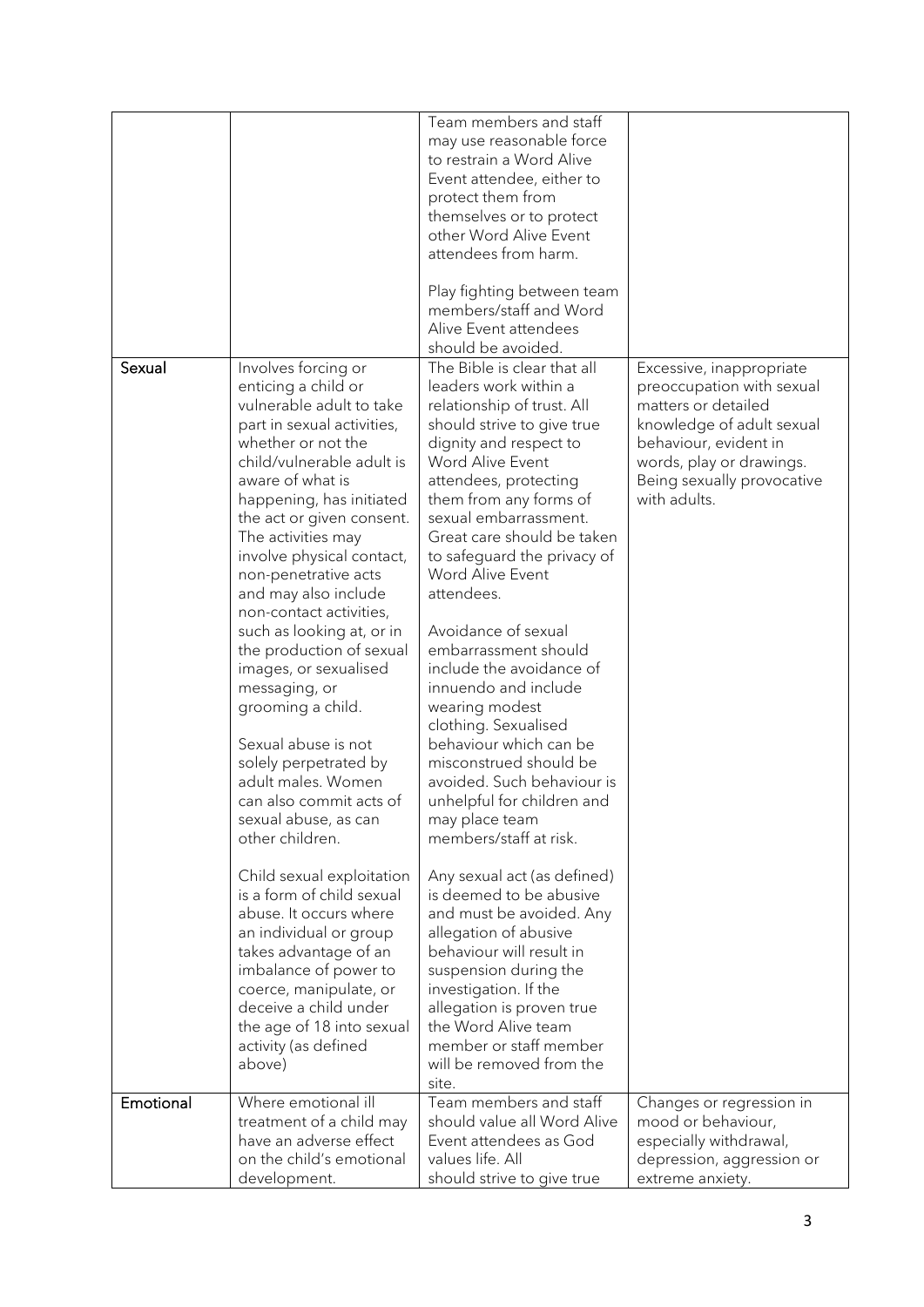|           | Ill treatment may involve<br>threats, conveying to a<br>child/vulnerable adult<br>they are worthless,<br>unloved, inadequate, or<br>only valued if they meet<br>the needs of another<br>person. It may include<br>silencing or 'making fun'<br>of a child or vulnerable<br>adult. It may involve<br>bullying (including<br>cyber bullying). | dignity and respect to<br>Word Alive Event<br>attendees. Care should<br>be given to the language<br>and tone in which<br>Word Alive Event<br>attendees are spoken to<br>and all should be given an<br>opportunity to<br>be listened to.<br>Team members/staff<br>should take care to show<br>value to all Word Alive<br>Event attendees and<br>encourage respectful<br>interactions between<br>Word Alive Event<br>attendees.<br>Team members/staff<br>should be alert to signs of<br>bullying and act to stop<br>this.                                        | Obsessions or phobias,<br>sudden under achievement,<br>or attention seeking. Various<br>forms of abuse or self-harm<br>can be present in someone<br>who has been bullied.                                                                                                                                                                  |
|-----------|---------------------------------------------------------------------------------------------------------------------------------------------------------------------------------------------------------------------------------------------------------------------------------------------------------------------------------------------|----------------------------------------------------------------------------------------------------------------------------------------------------------------------------------------------------------------------------------------------------------------------------------------------------------------------------------------------------------------------------------------------------------------------------------------------------------------------------------------------------------------------------------------------------------------|--------------------------------------------------------------------------------------------------------------------------------------------------------------------------------------------------------------------------------------------------------------------------------------------------------------------------------------------|
| Neglect   | Where there is<br>persistent failure to<br>meet a child or<br>vulnerable adult's basic<br>physical and/or<br>psychological needs, or<br>to protect them from<br>any form of harm or<br>danger, likely to result in<br>the serious impairment<br>of the child or<br>vulnerable adult's health<br>or development.                             | The physical and mental<br>welfare of all those at Word<br>Alive event should<br>always be a matter of<br>the greatest priority for<br>team members and staff.<br>For this reason, children<br>and vulnerable adults<br>should be safeguarded at<br>all times to ensure they are<br>safe and secure.<br>Appropriate Risk<br>Assessments should be<br>undertaken, where a risk<br>is observed this must be<br>immediately acted upon.<br>The individual needs of<br>each Word Alive Event<br>attendees must be<br>considered and met<br>e.gphysical disability. | When a child or vulnerable<br>adult is not able to fulfil that<br>which would be expected of<br>their age or development<br>stage, or there is<br>maladaptation - socially,<br>physically, and emotionally.<br>Possibly evident absence in<br>basic care of the<br>child/vulnerable adult<br>and they may look<br>malnourished or unkempt. |
| Financial | This includes the theft or<br>mishandling of a<br>person's finances,<br>borrowing from<br>Word Alive Event<br>attendees, and any<br>pressure with regard to<br>wills or financial<br>transactions, or<br>misappropriation of a<br>person's benefits or                                                                                      | No team or staff member<br>should agree to look after<br>money for a Word Alive<br>Event attendees.<br>They should avoid<br>making any suggestions<br>on how their money<br>should be spent which<br>may be guided by selfish<br>intentions.                                                                                                                                                                                                                                                                                                                   |                                                                                                                                                                                                                                                                                                                                            |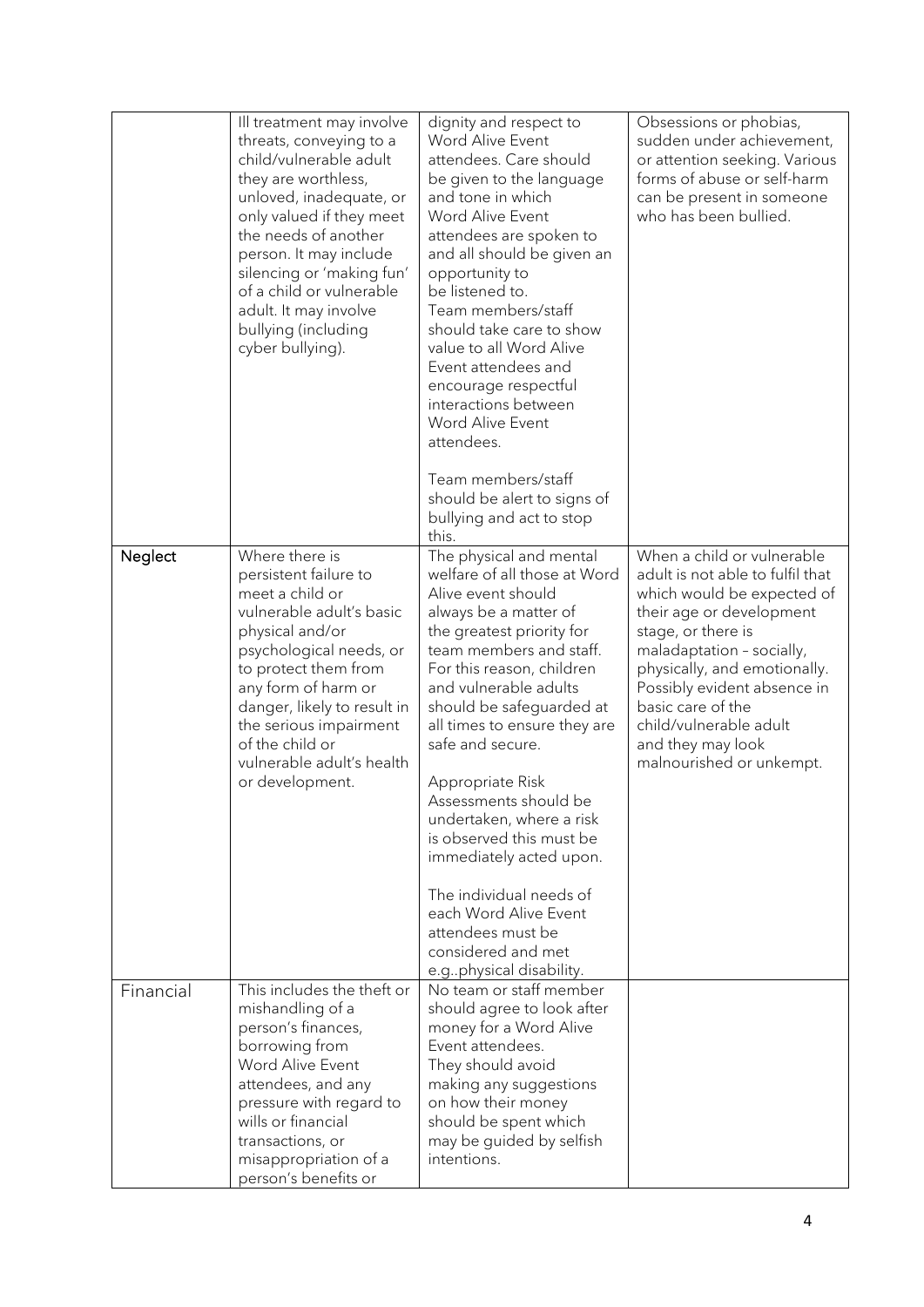|                | possessions.                                                                                                                                                                                                                                                                                                                                                                      | Team members/staff<br>should not lend money to<br>Word Alive Event<br>attendees nor should<br>they borrow money from<br>them.                                                                                                                                                                                                                                                                                                                                 |  |
|----------------|-----------------------------------------------------------------------------------------------------------------------------------------------------------------------------------------------------------------------------------------------------------------------------------------------------------------------------------------------------------------------------------|---------------------------------------------------------------------------------------------------------------------------------------------------------------------------------------------------------------------------------------------------------------------------------------------------------------------------------------------------------------------------------------------------------------------------------------------------------------|--|
| Discrimination | Discrimination is any<br>form of racist, sexist<br>or ageist verbal abuse<br>or verbal abuse with<br>regards to a Word Alive<br>Event attendees<br>sexual orientation or<br>physical disability. It also<br>includes withholding of<br>any reasonable service<br>to any Word Alive Event<br>attendees because of<br>their race, sex, age,<br>sexual orientation or<br>disability. | Word Alive recognises the<br>need for each Word Alive<br>Event attendee to be<br>treated as an individual.<br>The need to realistically<br>take into account the<br>specific needs of a person,<br>including any factors<br>that may make an<br>activity unsafe for them.<br>It will never be the case<br>that all those at an event<br>can be treated in exactly<br>the same way, but an<br>effort should be made as<br>far as is reasonable<br>practicable. |  |

| Safeguarding Team and Contact Details                               |                    |  |  |
|---------------------------------------------------------------------|--------------------|--|--|
| Email for all confidential records: safeguarding@wordaliveevent.org |                    |  |  |
| Safeguarding Officer: Melanie Lacy                                  | 07813988172        |  |  |
| Deputy Safeguarding Officer: Nigel Beynon                           | 07854681762        |  |  |
| Safeguarding Trustee: Tim Rudge                                     | TRudge@uccf.org.uk |  |  |
| Thirtyone:eight <sup>4</sup>                                        | 0303 003 11 11     |  |  |

# Safer Recruitment

# Team Recruitment

Word Alive is responsible for ensuring that all team leaders and team members working with children and vulnerable adults have gone through appropriate vetting procedures to ensure

<span id="page-4-0"></span><sup>4</sup> Thirtyone:eight are an independent Christian charity which helps individuals, organisations, charities, faith and community groups to protect vulnerable people from abuse. Their vision is a world where every child and adult can feel, and be, safe, and to achieve this vision we work together with a network of thousands of organisations across the UK helping them to create safer places. https://thirtyoneeight.org/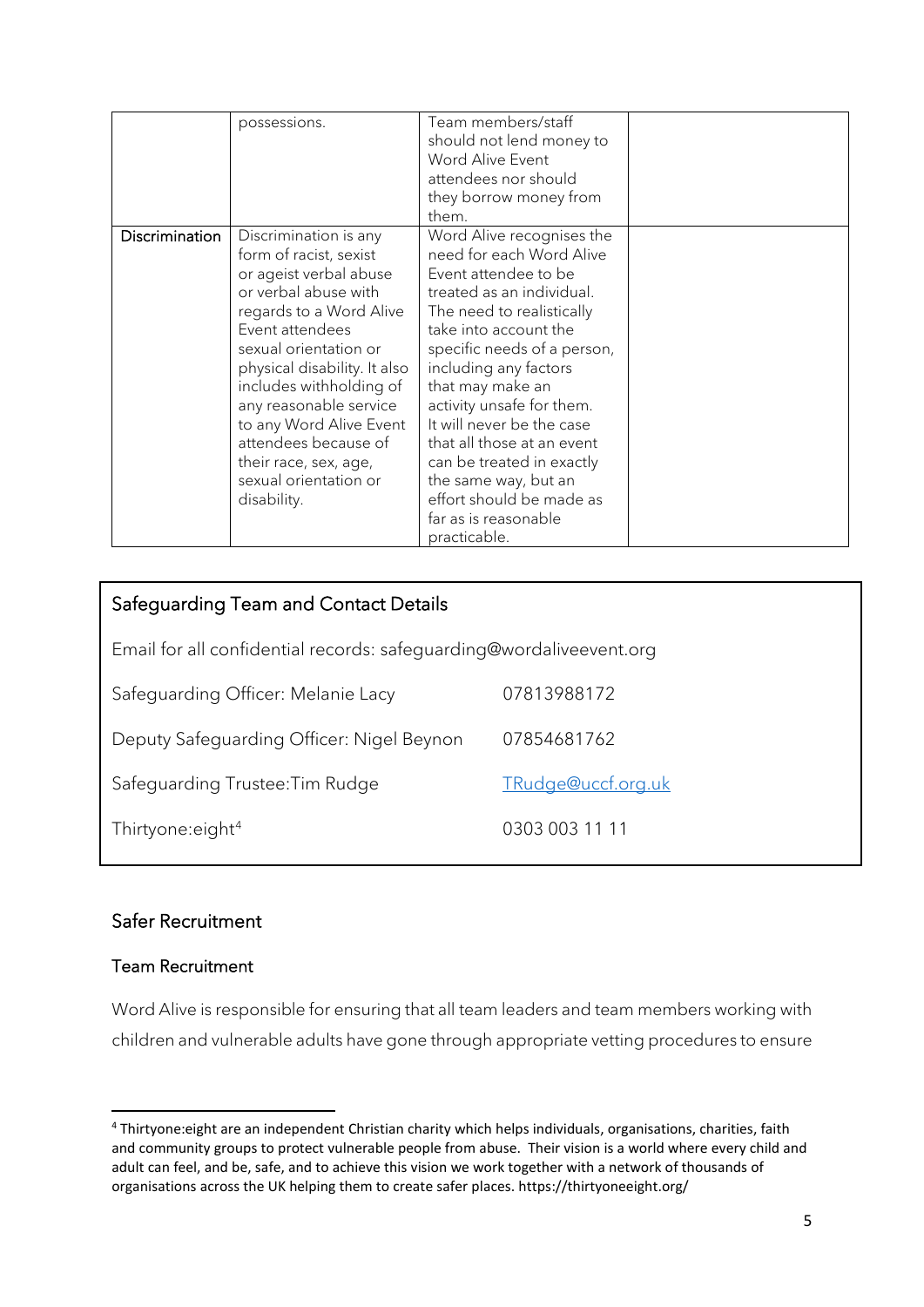that they are suitable to work with and have unsupervised access to children and vulnerable adults.

When considering people to fulfil all these roles, Word Alive looks for qualifications, skills, and experience relevant to the age group the individual will be serving in. In addition, as a Christian organisation we are also looking for Christian faith, experience and maturity and for those that have sympathy with the aims and objectives of Word Alive.

### Team Leaders

Word Alive appoints team leaders who are responsible for the running of the Under 4s, 4-5, 6-7s, 8-11s, 11-14s, 15-18's and Count Everyone In programmes. They are expected to be experienced leaders in their appointed ministry area. Team Leaders must complete an application process; they are asked to give details of their skills and experience of working with children and young people in a Christian setting. They must also disclose any history of criminal offenses.

New team leaders required to supply 2 independent referees. These referees are asked to comment on the Team Leader's suitability to lead a ministry team at Word Alive.

All team leaders are required to obtain a satisfactory Enhanced Disclosure from the Disclosure & Barring Service every 3 years if they are in continual service.

# Team Members

Team Leaders are also responsible for selecting team members from applications received, vetted, and processed at the Word Alive Office. Once all parts of the application process have been completed these online applications are forwarded onto team leaders for their approval and selection.

All children/youth/CEI team members must complete an application process, they are asked to give details of their skills and experience of working with children and young people or vulnerable adults in a Christian setting. They must also disclose any history of criminal offenses.

New applicants who have not served in any capacity with Word Alive before are also required to supply 2 independent written references. These referees are asked to comment on the applicant's suitability to carry out the intended role at Word Alive. All new team members are required to obtain a satisfactory Enhanced Disclosure from the Disclosure & Barring Service.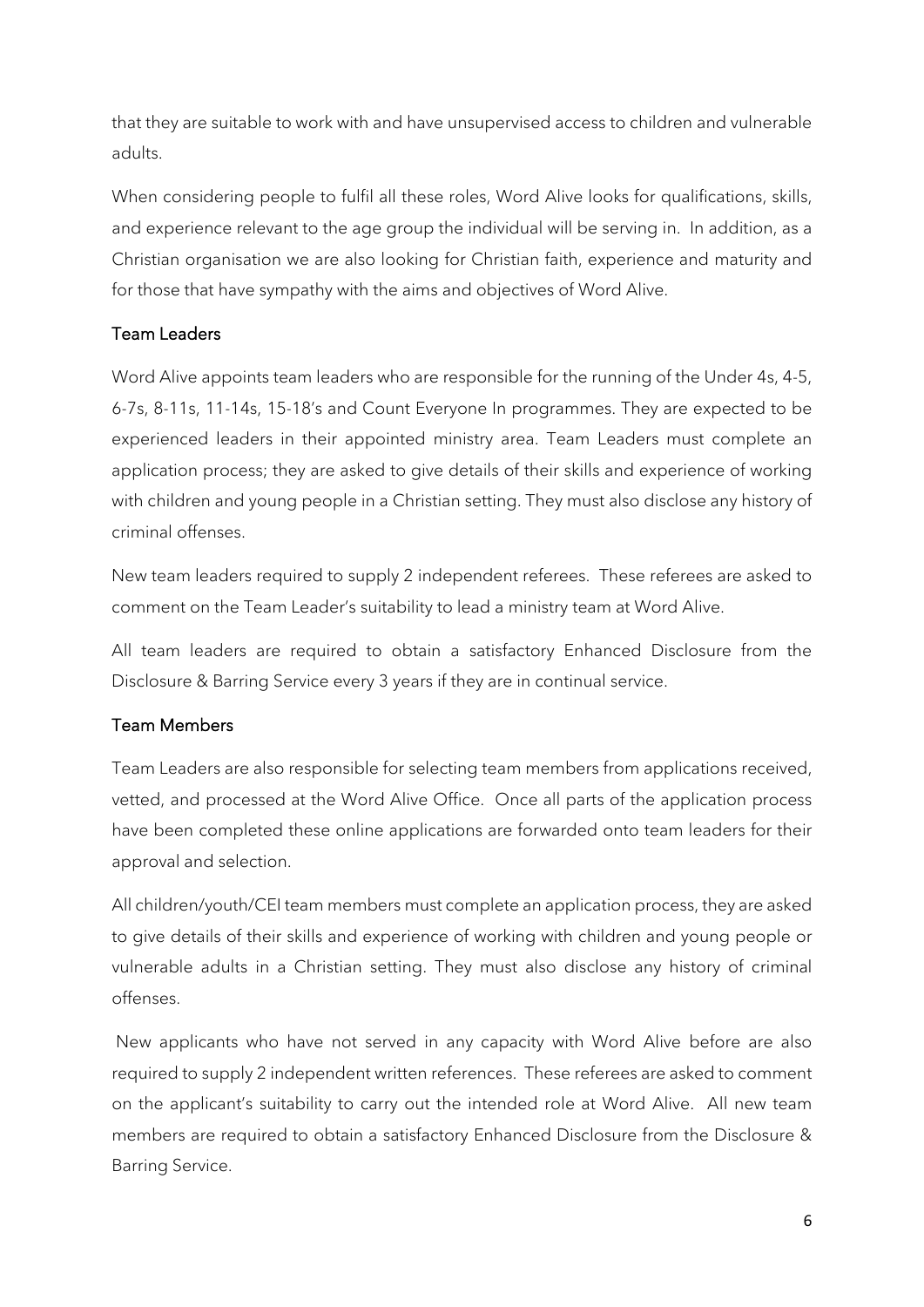Team Members who have served at Word Alive before are asked to provide one written reference to confirm their continued suitability to carry out a role at Word Alive each year. They are also required to obtain a satisfactory Enhanced Disclosure from the Disclosure & Barring Service every 3 years if they are in continual service. If they have a break in service, then they must obtain a satisfactory Enhanced Disclosure on resuming their service with Word Alive and a second reference if their first referee has not known them for a greater length of time than their break in service.

Word Alive Referee's criteria are as follows:

- The referee should know the applicant well and for at least 2 years.
- They must be over 18.
- They must not be related to the applicant.
- They should be the leader of the church the applicant attends, for example Minister, Vicar or Pastor.
- If it cannot be the leader of the applicant's church, then it can be someone else who holds a senior leadership role.
- If the referee is not the leader of the applicant's church, the applicant must give the contact details of the leader of their church as well, so the reference can be verified if necessary.
- Second referees must be all the above apart from being the applicant's church leader.

#### Use of the Disclosure & Barring Service

As an organisation using the Disclosure process to access applicant's suitability to serve on the team, Word Alive fully complies with the DBS Code of Practice and copies of our policy on the Recruitment of Ex-offenders for the Position of Team Member and the Secure Storage, Handling, Use, Retention and Disposal of Disclosure and Disclosure Information are made available to all applicants.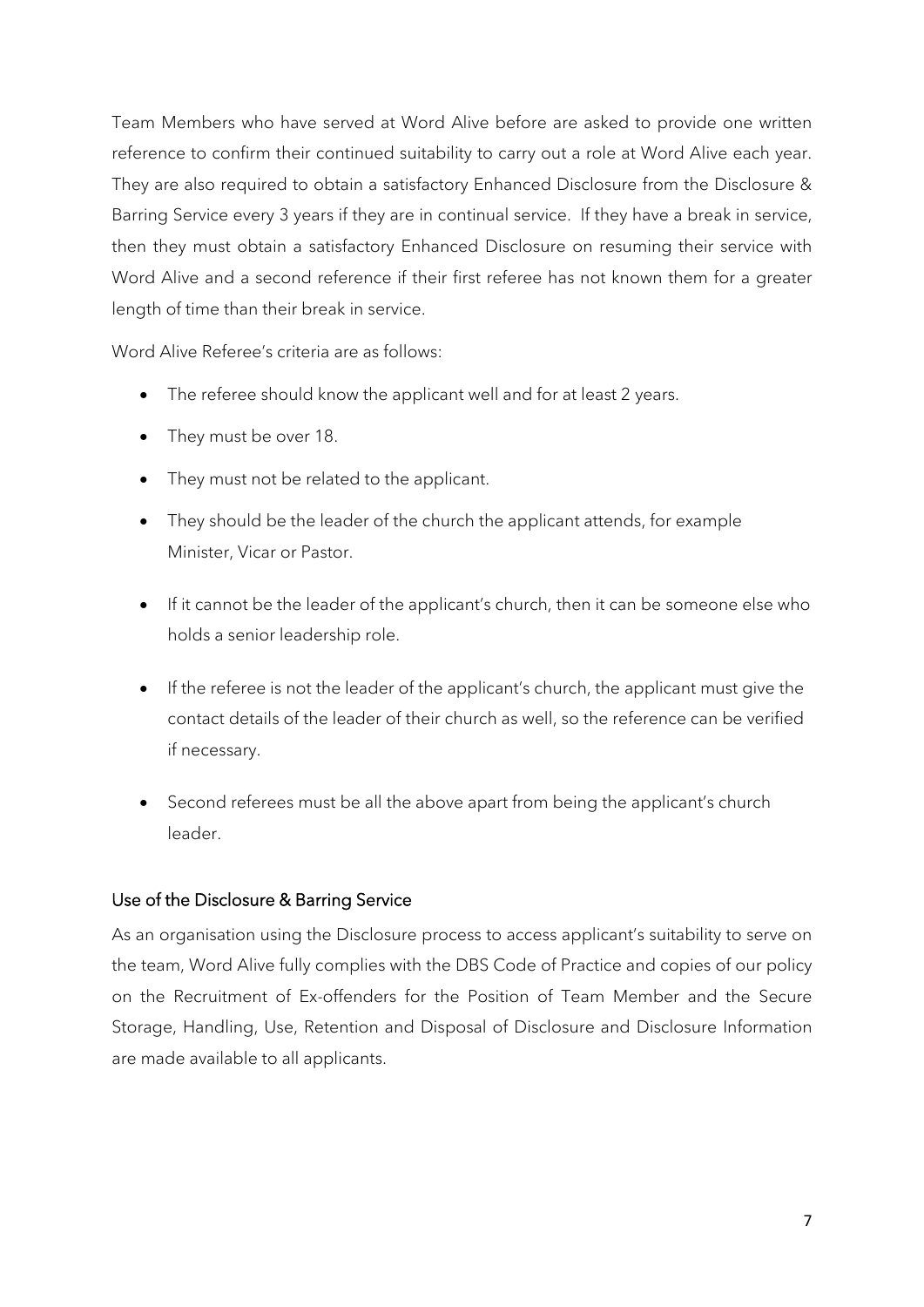### Team Members from Overseas

Word Alive occasionally receives applications from people whose primary residence is outside the United Kingdom<sup>[5](#page-7-0)</sup>. If they have been resident in the UK for less than 6 months Word Alive will not apply for an Enhanced Disclosure from the Disclosure & Barring Service for them but will seek to obtain a Criminal Records Check from their home country. On receipt of a satisfactory CRC<sup>[6](#page-7-1)</sup> the person will be invited to join a Word Alive team, but they are not presumed to be clear for unsupervised access to children or vulnerable adults. Word Alive also checks the visas of all overseas applicants to ensure their conditions of entry into the UK allows them to serve at the Word Alive Event. Serving at Word Alive cannot be the reason an applicant uses to apply for a visa, they must be coming or in the UK for another purpose, such as to study, to do missionary or other voluntary work.

#### Under 18 Team Members

Each of the Under 4s, 4-5s, 6-7s and 8-11s programmes have 2 positions each week that can be fulfilled by team members who are 17 or 18 years old. They must be always supervised and are not to be counted in the team numbers or child/team ratios. They must also go through an application and vetting procedures like other team members.

Under 18 team members must send in a completed consent form (provided by Word Alive) signed by their parent/guardian. If their parent/guardian is not going to be at the Event with the Under 18 team member, then the parent/guardian must specify who will be responsible for the Under 18 team member whilst they are at the Event.

Team Leaders must ensure that a full risk assessment is carried out for each of their Under 18 team members (form to be supplied by Word Alive). This risk assessment should include the following;

- Appropriate children protection procedure for the under 18 team member;
- A clear role description;
- A plan of supervision for in each venue and during the programme;
- A declaration of who will be responsible for the under 18 team member during the Word Alive Event;

<span id="page-7-0"></span> $5$  Such as students studying at universities in the United Kingdom for a short period of time.

<span id="page-7-1"></span> $6$  If it is not possible to get a CRC then the person is unable to serve on a Word Alive team.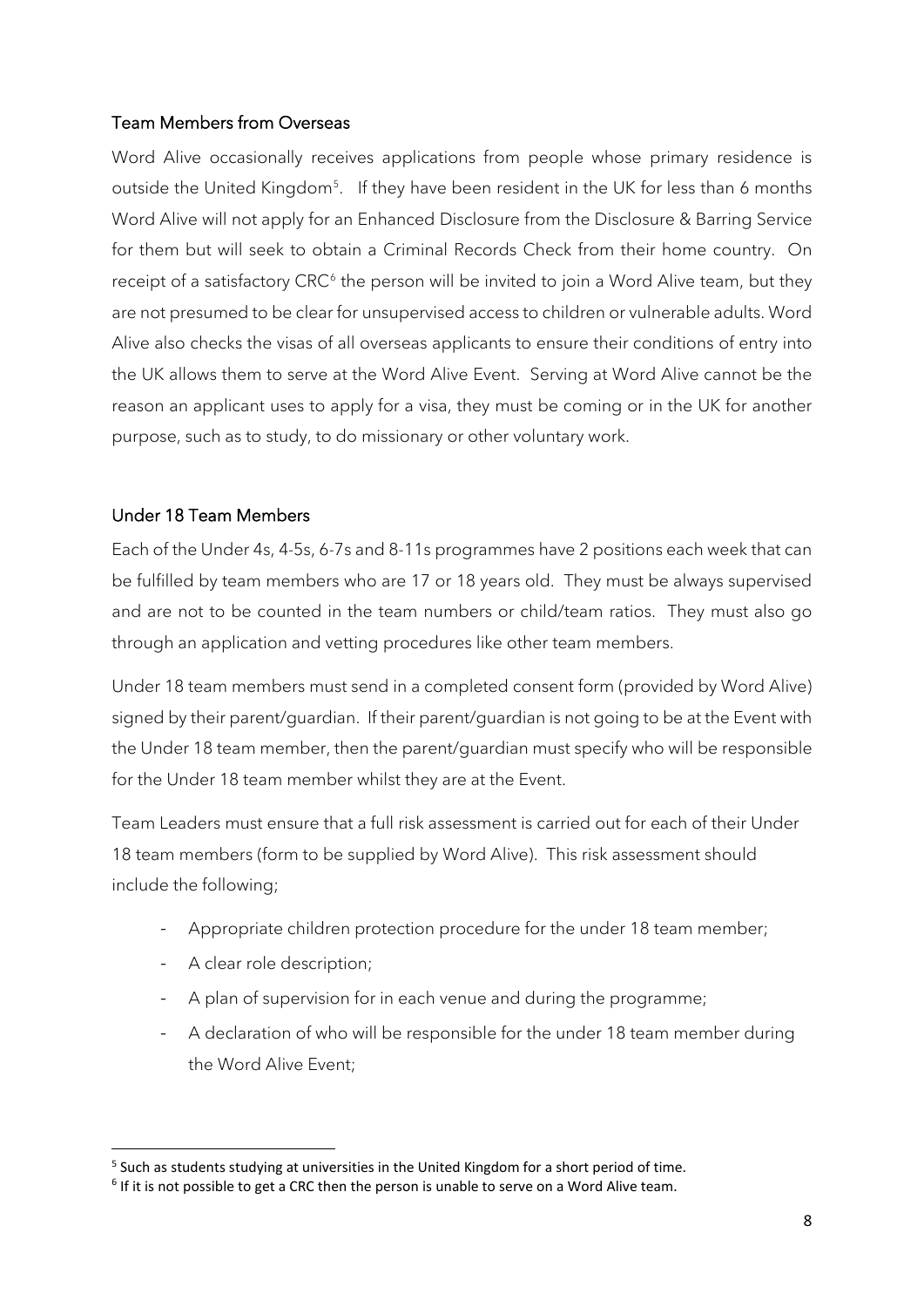An appropriate record of any pertinent medical details for the under 18 team member.

#### Recruitment of Ex-offenders

Word Alive will not accept as a team member anybody who is known to have harmed children or vulnerable adults, or who is listed as barred from such work by the Disclosure and Barring Service (DBS) and will take all reasonable steps to ascertain the background of potential volunteers. However, a criminal record will not necessarily prohibit the appointment of an individual as a volunteer. With regard to certain specific areas, the policy is as follows:

- Team members will not be accepted on a Word Alive team if they have any previous convictions or cautions for offences against children or vulnerable adults, offences of domestic abuse where children were affected, or if they are barred by the Disclosure and Barring Service;
- Team members with any offence involving possession, supply or use of drugs, where the conviction took place within three years prior to the individual's application will not be accepted. After three years have elapsed since the conviction, the Word Alive Safeguarding Officer will review each individual application supported by a new DBS check indicating no new convictions within that three year period.
- Team members who have used drugs or any other substances leading to a change of behaviour (e.g. petrol, legal highs, glue), which doesn't appear as a conviction on their DBS certificate but has been highlighted in a self-disclosure or a reference, for example, will be considered by the Word Alive Safeguarding Officer on a case-bycase basis.

Other offences and issues will be considered on an individual basis by the Word Alive Safeguarding Officer, in discussion with each individual Team Leader, with specialist advice where appropriate. In particular, we will consider the following points:

- whether the conviction or other matter revealed is relevant to the position in question;
- the seriousness of any offence or other matter revealed;
- the length of time since the offence or other matter occurred;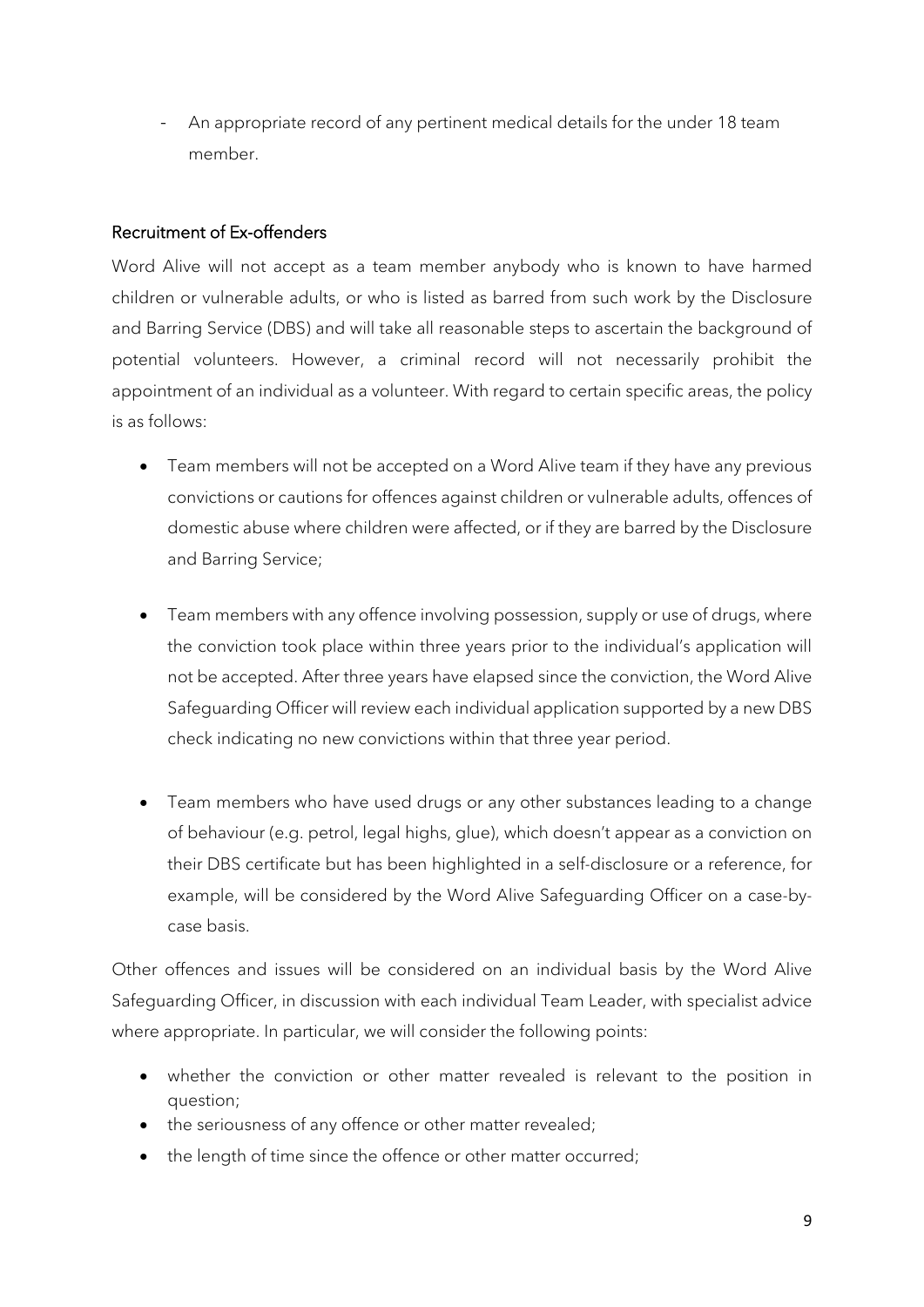- whether the applicant has a pattern of offending behaviour or other relevant matters;
- whether the applicant's circumstances have changed since the offending behaviour or other relevant matters;
- the circumstances surrounding the offence and the explanation(s) offered by the convicted person.

### Photography and Video

The Data Protection Act of 1998, demands that great caution must be exercised when taking photographs or film footage of people, and how those images are used. This does not mean that photographs should not be taken, or filming prohibited but there are certain protocols that must be followed to comply with legislation as well as safeguarding children and vulnerable adults. In may be appropriate to inform parents, guardians, or care givers that photographs will be taken in the Word Alive Event venues and request permission for their child/children to appear in them. Consent must be received from attendees of the Count Everyone In programme, in the person's preferred communication method to ensure they fully understand. If a vulnerable adult is not able to express consent their consent then photographs of them should not be taken. No one should be identified by name or address in any photograph taken by team members or staff at the Word Alive Event without written permission to do so.

Team members should not take photographs during the programme, nor should they upload any images or videos to social media. Official photographers and videographers should be the only people taking photos and videos in the children's programmes and Count Every One In.

#### Electronic Communication and Social Media

Team leaders and team members should not communicate with children or vulnerable adults during or after the Word Alive Event via electronic means or social media. If a team member receives such communication from a child or vulnerable adult, they should report it to their team leader. The team leader should then discern whether it needs to be passed on to safeguarding@wordaliveevent.org or not.

#### **Policy**

This policy applies to all staff, the Board of Trustees, volunteers, or anyone working on behalf of Word Alive. The purpose of this policy is:

• To protect children and vulnerable adults who receive Word Alive' services.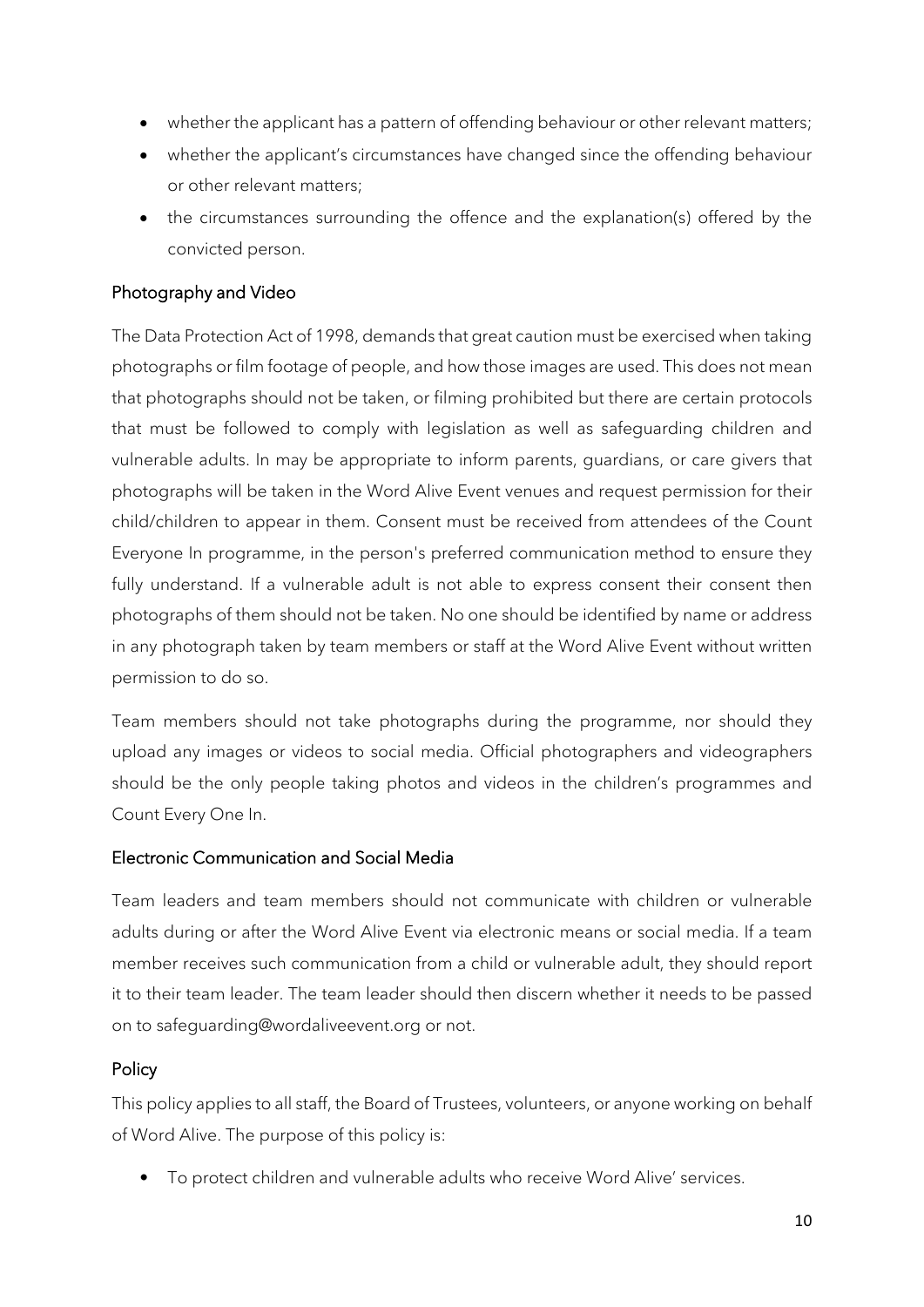• To provide our staff and volunteer team leaders and team members with the overarching principles that guide our approach to safeguarding and child protection.

Trustees have a responsibility to promote the welfare of all children, young people, and vulnerable adults to keep them safe. They are committed to ensure that this responsibility is fulfilled. The trustees recognise that every person has a value and dignity which comes directly from the creation of male and female in God's own image and likeness. Christians see this potential as fulfilled by God's re-creation of us in Christ. Among other things this implies a duty to value all people as bearing the image of God and therefore to protect them from harm.

Word Alive seeks to keep children, young people, and vulnerable adults safe by:

- Valuing them, listening to them, and respecting them.
- Appointing:
	- A Safeguarding Officer and Deputy Safeguarding Officer for the Word Alive Event.
	- A Word Alive trustee with designated safeguarding responsibility.
- Adopting child and vulnerable adult csafeguarding practices through procedures and guidance for staff and volunteer team members.
- Providing effective management for staff and volunteers through supervision, support, training, and quality assurance measures.
- Recruiting staff and volunteers safely, ensuring all necessary checks are made.
- Recording and storing information professionally and securely and sharing information about safeguarding and good practice with children, their families, staff, and volunteer team members.
- Using our safeguarding procedures to share concerns and relevant information with agencies who need to know and involving children, vulnerable adults, parents, families, and carers appropriately.
- Using our procedures to manage any allegation against staff and volunteers team members appropriately.
- Ensuring that we have effective complaints and whistleblowing measures in place.
- Ensuring that we provide a safe physical environment for our children, adults, staff, and volunteer team members, by applying health and safety measures in accordance with the law and regulatory guidance.

#### How to Respond to a Safeguarding Revelation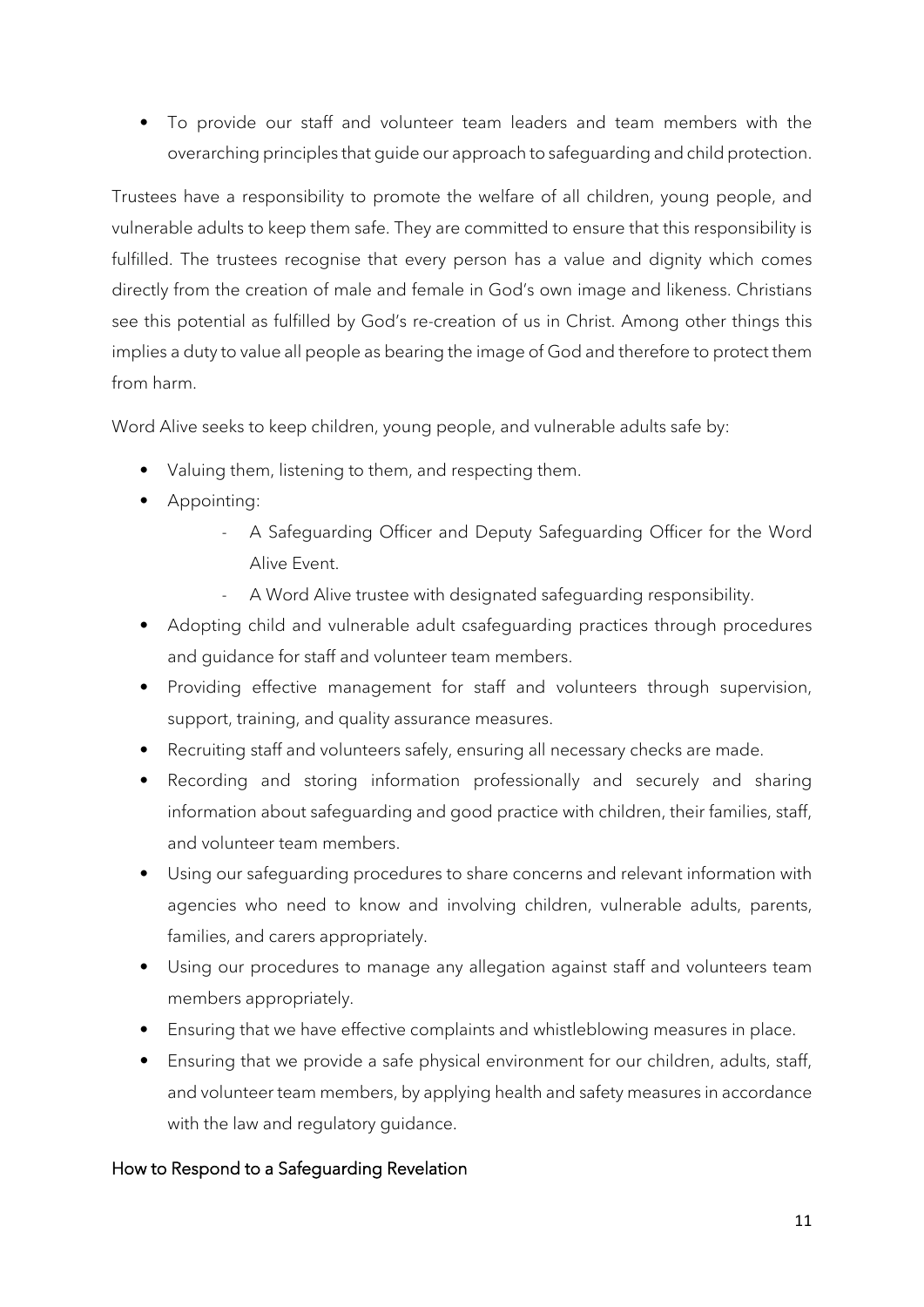- Do not promise confidentiality. Be clear that you will need to share the information with others on a need-to-know basis.
- Remain calm and do not appear shocked.
- Listen carefully to what the child or vulnerable adult is saying, they should be allowed to speak freely without fear of interruption or of being overheard.
- Utmost care must be given to ensure that the child or vulnerable adult is cared for and is never left in a state of distress.
- Do not ask leading questions and do not press for information. A simple invitation of 'would you like to tell me about it' is satisfactory.
- Reassure the child or vulnerable adult that you are there to listen and that they have done the right thing. BUT avoid judgement statements e.g. I' believe you' or 'are you sure'.
- Ensure the child or vulnerable adult is safe and that they do not have to return to a dangerous place at the end of the programme. If there is any immediate risk to them, the team leader should then ensure that they do not leave their group.
- As soon as possible, the team member should involve their team leader who will follow the reporting process.
- A written record of action taken, and information shared should be made by the team member as soon as possible after the disclosure is made. This record should be given to the team leader who will pass it onto the Safeguarding Officer.
- The team member should ensure that the strictest confidentiality is maintained. They should not discuss the matter with anyone except the team leader and Safeguarding Officer (if necessary) or take any independent action without the permission of the team leader.
- Should a team member or leader need personal pastoral care because of the revelation, Word Alive will seek to provide the appropriate care.

In the event of a team member observing signs of possible abuse in the behaviour of a child or vulnerable adult, the team member should immediately share their concerns with the team leader. They should not try to get the child or vulnerable adult to talk, unless information is volunteered. If further action is required, the team leader should follow the reporting process.

# The Reporting Process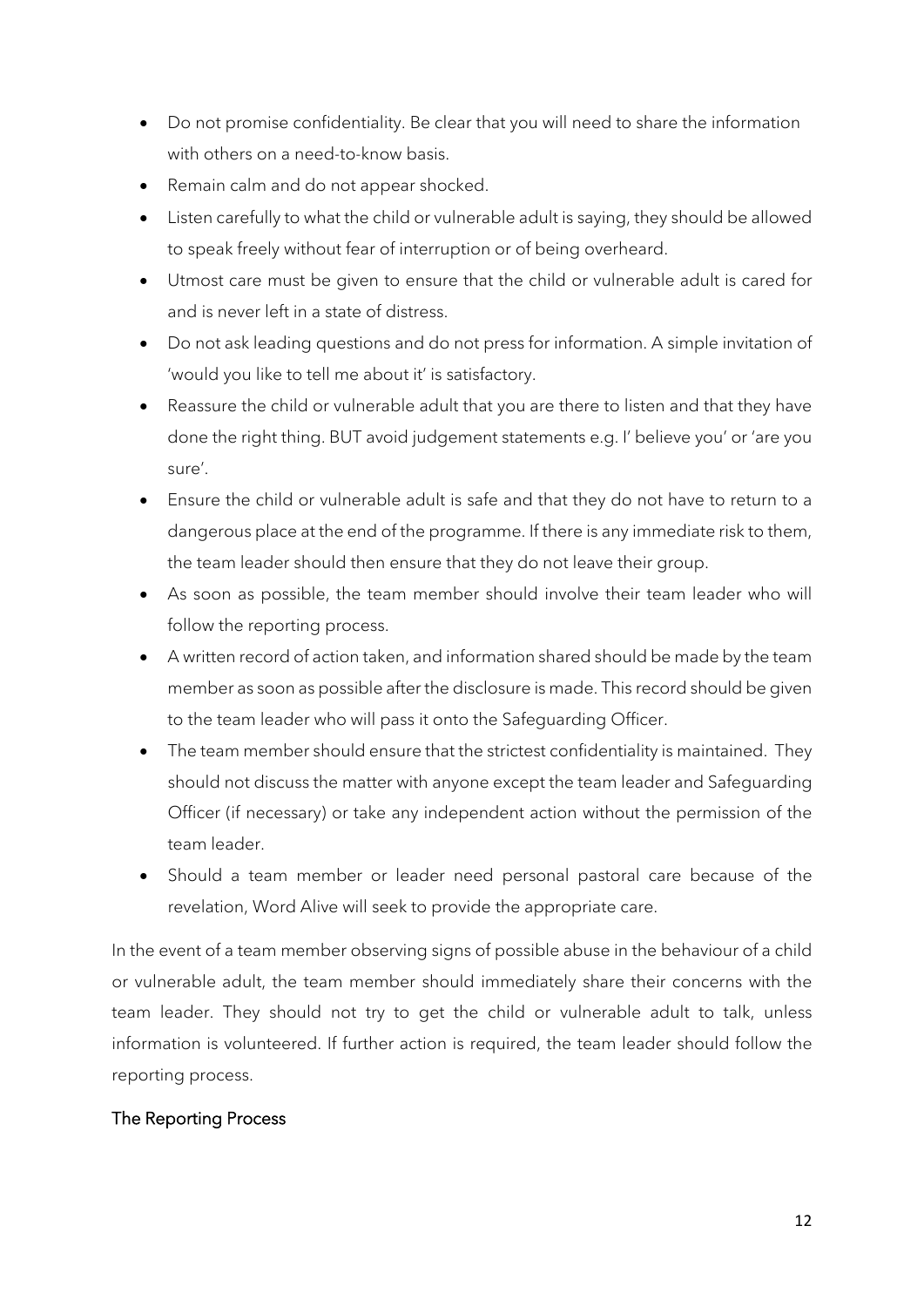It is the responsibility of the team leader to receive information from a team member and to consult with the Safeguarding Officer (or Deputy Safeguarding Officer) regarding the reporting process and to keep written records.

- The Word Alive Safeguarding Officer should be informed; otherwise confidentiality should be maintained: details should not be discussed with any other person except representatives of Thirtyone:eight, the relevant Social Services department, the police if necessary, and the Word Alive Safeguarding Trustee. A Pontins manager, designated by them, may need to be informed of alleged incidents that have taken place on site, but disclosure of details should be kept to a minimum, to protect confidentiality.
- Word Alive makes use of the 24 hour specialist advisory service provided by Thirtyone:eight. The Safeguarding Officer should call a Thirtyone:eight specialist on 03030031111 to confirm that the situation is being dealt with correctly and that it merits reporting to the relevant authorities.
- At this point it may be necessary to make a call to a duty social worker in the relevant Local Authority Social Services department and/or the Police Safeguarding Team.

The course of action from that time on will be determined by the social worker concerned.

# Concerns or Allegations Made About Team Leaders

Unfortunately, experience has shown that children and vulnerable adults can be subjected to abuse by those who work with them, sadly this could include team leaders. Team leaders have a significant position of trust with the children and team members in their care. Word Alive takes allegations of misconduct relating to team leaders extremely seriously.

- Any team member who has concerns about inappropriate behaviour by their team leader towards children or a team member should notify the Safeguarding Officer immediately.
- The team leader will immediately be suspended pending an investigation.
- An experienced team member will be appointed as an interim team leader and will be supported to lead the programme in the absence of the team leader.
- The person concerned should be notified in a non-specific way that concerns have been raised or allegations made; they should be offered pastoral support.
- The Safeguarding Officer will contact Thirtyone:eight for advice on how to proceed. Should an investigation occur it is understood to be the responsibility of the relevant Police and Social Services departments; this task should be left entirely to them.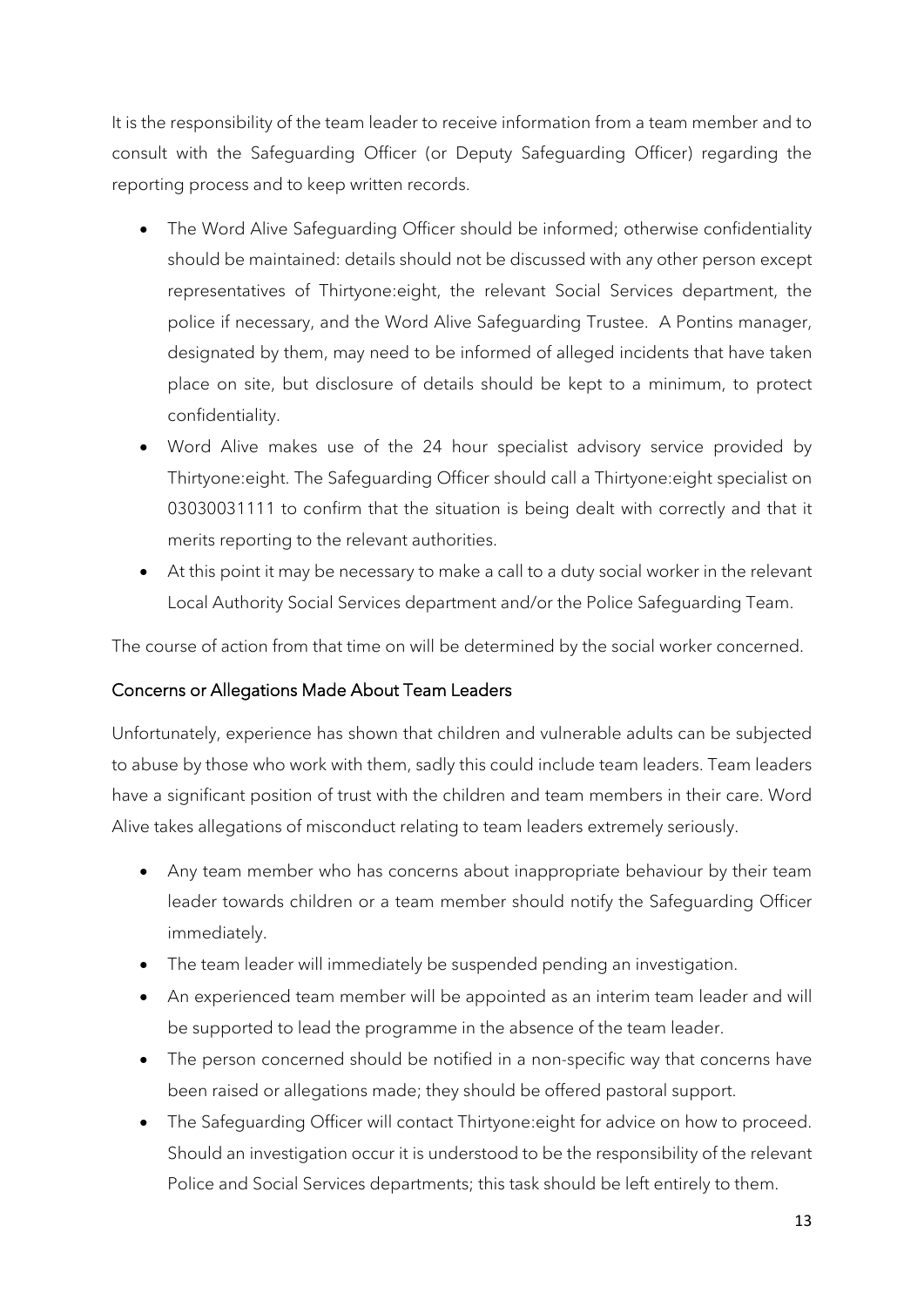#### Concerns or Allegations Made about Team Members

Unfortunately, experience has shown that children and vulnerable adults can be subjected to abuse by those who work with them. It is important that team members avoid putting themselves in situations that may lead to allegations being made against them.

- Team members are not allowed to spend time alone with children or vulnerable adults without the agreement of their team leader. It is important that team leaders do not permit any situation where a child is vulnerable to any form of abuse by a team member (even a team member who may be highly trusted), as a team member may be vulnerable to an accusation of abuse.
- Any team member who has concerns about inappropriate behaviour by another team member towards children or vulnerable adults should notify their team leader immediately.
- Team leaders dealing with these reports should immediately suspend the team member pending an investigation. They will be returned to the team if the allegation is proven to unfounded.
- The person concerned should be notified in a non-specific way that concerns have been raised or allegations made; they should be offered pastoral support.
- The referral of the allegation is the responsibility of the Safeguarding Officer. The investigation is the responsibility of the relevant Police and Social Services departments.

# Concerns or Allegations Made About Other Persons Onsite who are not Team Members or Members of the Child or Vulnerable Adult's Family

- Any team member who has concerns about inappropriate behaviour by a person on site (e.g. another Word Alive Event guest) towards children or vulnerable adults should notify their team leader. Any team member who is made aware of concerns raised by a guest should introduce the guest to their team leader or the Safeguarding Officer.
- Those dealing with these reports should immediately contact the Safeguarding Officer or Deputy Safeguarding Officer.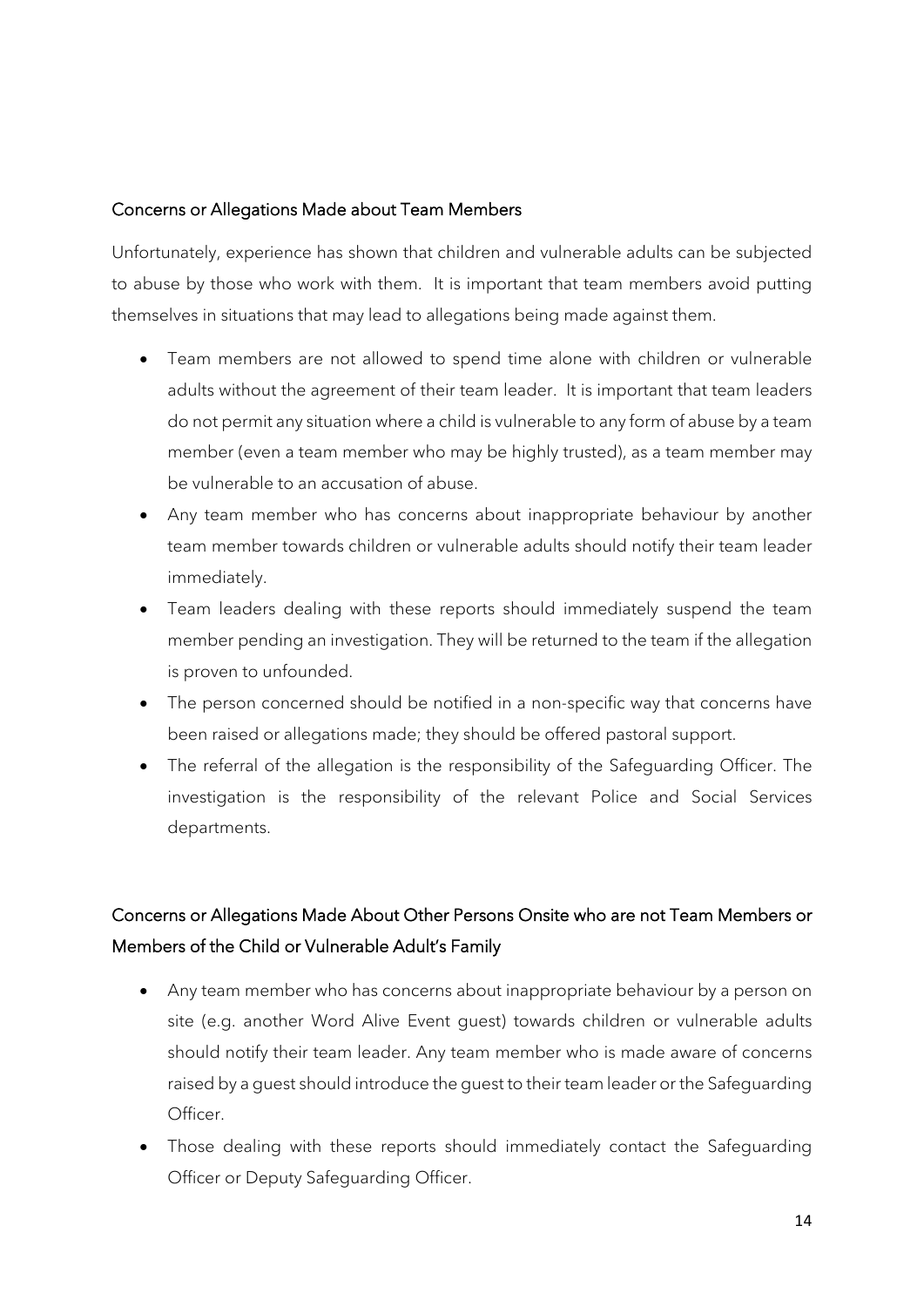- The Safeguarding Officer together with the Safeguarding Trustee will ensure that the parents, guardians or carers of the child or vulnerable adults are made aware of the situation and will work in partnership with the parents, guardians, or carers in taking further action.
- The Safeguarding Officer shall support the parents or guardians should they wish to contact Thirtyone:eight, the Police or Social Services.
- Word Alive makes use of the 24 hour specialist advisory service provided by Thirtyone:eight who may be called for advice. Where the parents or guardians do not wish to inform the Police or Social Services, or where it proves impossible to contact the parents or guardians, the Safeguarding Officer should call a Thirtyone:eight specialist on and follow their professional advice.
- A written record of action taken and information shared should be made by the team leader as soon as possible and sent to safeguarding@wordaliveevent.org, in case it is needed in future by Social Services or the Police.

#### N.B.

It is of course the right of any individual to make direct referrals to Social Services, Police Child Protection teams, or to seek advice from Thirtyone:eight - although we hope team members will follow the Word Alive Event procedure. If a team member feels that Word Alive leadership has not responded appropriately to his or her concerns, then it is open to them to contact one of these agencies direct.

#### If an Allegation is Made Against the Safeguarding Officer

If an allegation of abuse is made against the Safeguarding Officer it should be brought to the Deputy Safeguarding Officer or the Safeguarding Trustee. The Safeguarding Officer will immediately be suspended pending an investigation and the Deputy Safeguarding Officer will assume the lead responsibility for the safeguarding of the Word Alive Event.

#### N.B.

The Safeguarding Officer may also be required by conditions of the Charity Commission to immediately inform the Charity Commission if a Word Alive Event team leader, member, or staff member has an allegation of abuse made against them. This constitutes a serious